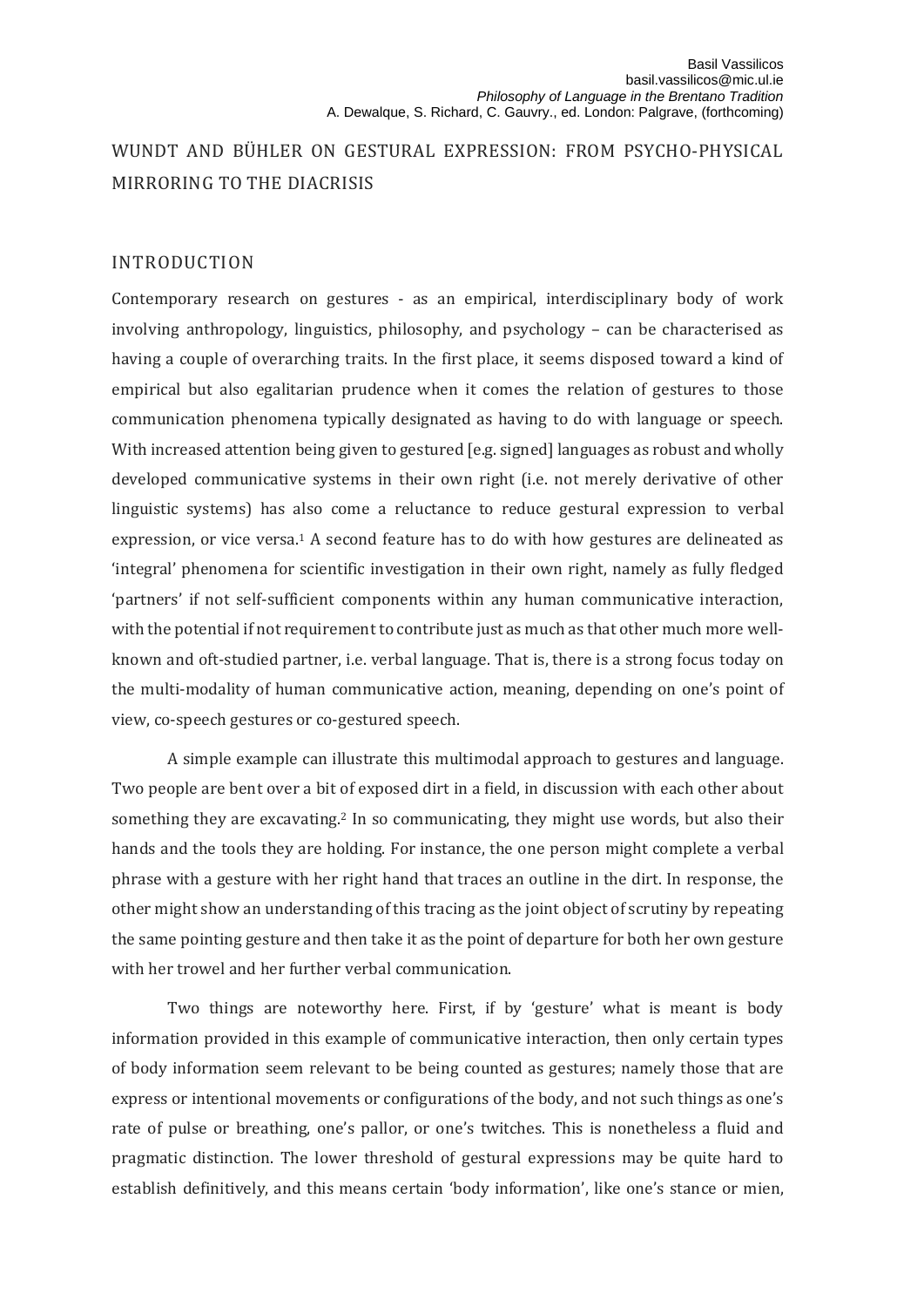may pass from one to the other side of this distinction, based on circumstances or other factors. Importantly, this fluidity does not seem to impinge upon how, as stressed by Kendon (2004: 11-13), humans seem adept at judging just which body information is relevant to the interaction as "deliberate, expressive action," that is, as gestures.<sup>3</sup>

Second, in this example the persons involved are deploying different sorts of communicative "resources," each with their own distinct features, yet which are nonetheless "interdependent phenomena" (Streeck et al 2011: 3). The first person's initial verbal phrase is a kind of directive whose object and content can only be understood via her gesture, and their interlocutor can immediately grasp this. Likewise, the second person's own gesture in response will provide the referent for what she might go on to express verbally; indeed, one can easily imagine a case where whatever else she will say verbally will have already been expressed in her trowel gesture. The nature of the semantic and performative relationships between these distinct phenomena seems to run in both directions, from both gesture to speech and speech to gesture.

From the moment there is recognition of distinctive communicative resources enmeshed in human communicative interaction, there arise questions about the conditions, rules, or norms – broadly speaking, the 'grammar' – under which this enmeshing occurs, in the co- or alternating performance of gesture and speech. For instance, the more someone would be committed to a kind of 'semantic holism,' the more they would be required to come to a position on the underlying nature of the fundamental (inter)relation of gesture and speech which multimodality would denote. This is a fascinating but challenging question for contemporary philosophy and linguistics.<sup>4</sup> In the latter, for one, one finds numerous careful attempts to identify and catalogue different sorts of multimodality in human communication, in different contexts and cultural situations, but a basic concern remains as to how best to arrive at hypotheses about why such phenomena of multimodality should take certain forms rather than others. Should such rules or conditions be understood primarily in terms of the regulating limitations and competencies of the human organism in its psychic and corporeal constitution? Are they strictly dictated by the material conditions of the human interaction,<sup>5</sup> or by the historical customs and cultural conventions of their upbringing and surroundings? Notably, proposals of this last sort would fall under a relativistic or even psychologistic position on the notion of the 'grammar' of multimodal communication.

By contrast, are such rules or conditions dictated by some sort of intrinsic, adequative link between whatever communicative motivation is going on 'inside' an individual and the external expressive (gestural and/or speech) utterance, as has been shown was the case for Wittgenstein and Scheler in the context of emotional expressions (Mulligan 2012: 63)? Might the rules for combining gestural and verbal expression be thought in terms of dependent, co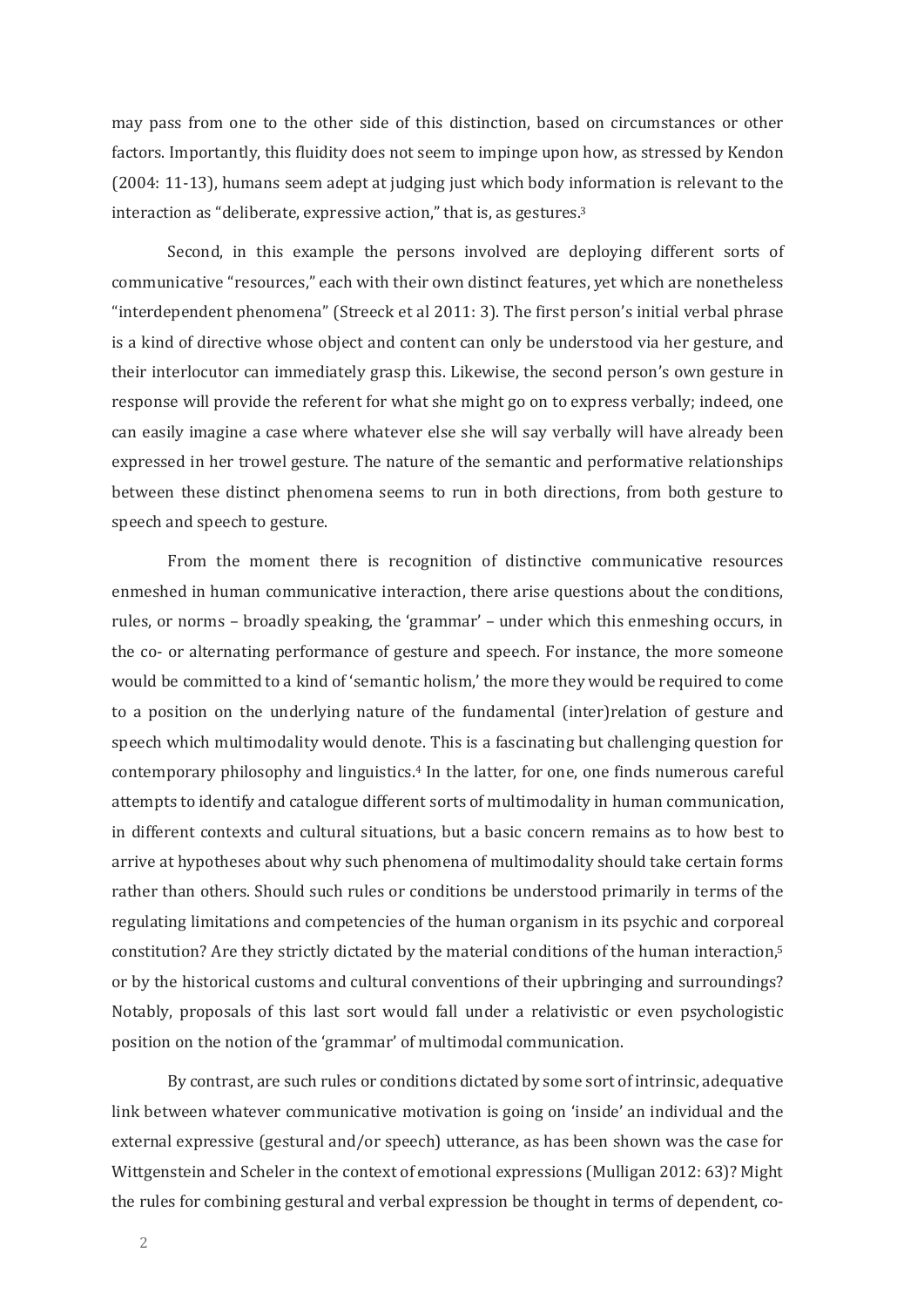dependent, or independent parts and wholes, or in terms of how a certain *Meinen* or communicative intention with a determinate content gets parsed across these different semiotic resources, while still meeting sufficiency conditions for expression in each mode and within the whole? May there be certain structural conditions imposed upon such multimodal communication (across gesture and verbal expression) whose necessity is independent of any human specific communicative function or need? What might they be and how might one identify them?

In the ensuing, we aim to broach these questions by exploring how Wundt's and Bühler's respective theories of gestural expression would treat them. This will require some careful positioning of each figure with respect to this line of questioning. It does not go without saying that that what Bühler investigates as gestures entirely correlates with how gestures are studied today (Friedrich 2012: 210, note 14), and the same might be said for Wundt as well. It will thus have to be shown how there are sufficient conceptual grounds for connecting these past thinkers with today's approaches, and to do so we shall proceed in the following manner. With Wundt, the goal is to see how he advocates a problematic position on the relationship of gesture and language, which stems from his underlying conception of expression. Such a demonstration will allow us to recognise and develop a critique of a neo-Wundtian position that has surfaced in contemporary work on gestures. With Bühler, on the other hand, the goal will be to outline a positive contribution to these questions, which is on the one hand structurally focused and phenomenologically grounded but which on the other remains empirically informed and thus commensurable with recent accounts of gesture.

#### WUNDT, EXPRESSION, GRAMMAR

The verdict on Wundt's theories of language by Danziger, already in 1983, seems categorical and unstinting; "[they are] of limited interest today" (1983: 308). For Danziger, with his emphasis on Wundt's conception of *Völkerpsychologie*, perhaps the only source of curiosity is that of the historian in what might have been. But can Wundt say nothing to us today?

There is indeed still much to appreciate in Wundt, at least in light of his analysis of gestural expressions: the considerable granularity of his catalogue of different kinds of gestures; his proto-pragmatic recognition that facial expressions provide the basic tone [*Grundton*] for interpreting gestures (1977: 86); the innovative manner in which he broaches the issue of the grammar or syntax of gestures. These reasons aside, one further motivation still to take an interest in Wundt is that his intellectual legacy seems very much alive and well today, albeit under another, not very explicitly Wundtian form. What is meant here is the widely influential 'Growth Point' [GP] theory of the psychologist David McNeill and his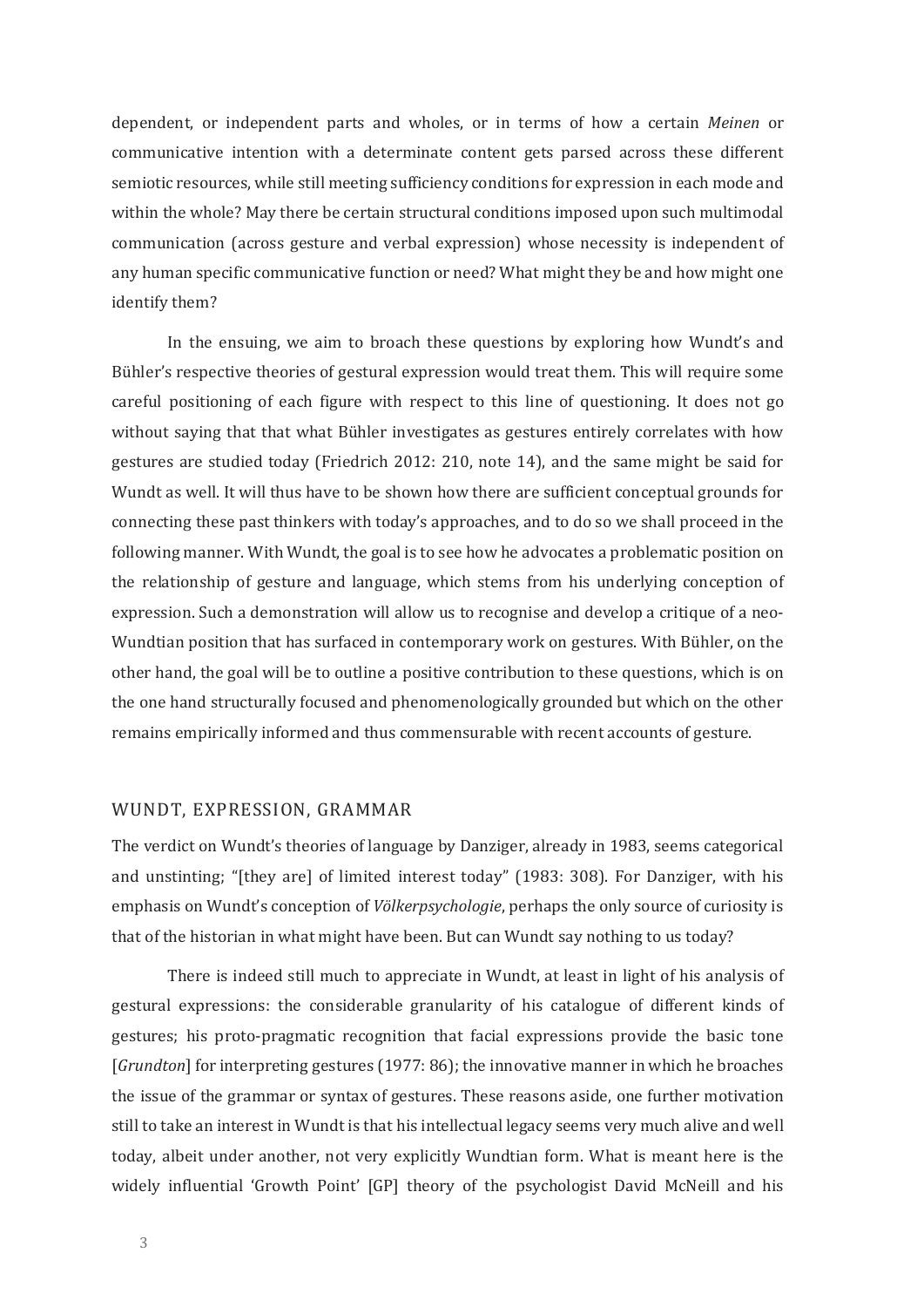colleagues, which has become paradigmatic for a number of studies on gesture today (De Ruiter and De Beer 2013: 1015; Kendon 2004: 77-78).<sup>6</sup> For McNeill, the notion of 'growth point' is meant to capture how a person's thoughts can come to different means of expression, through either speech or gesture or both; the growth point is "[t]he initial organising impulse of an utterance, and the starting point for developing its meaning; [it is] a minimal, irreducible, psychological unit that (…) is a microcosm of the whole utterance" (Duncan et al 2007: 5).

Such a notion already indicates a kind of affinity with the Wundtian view of communication (*Mitteilung*),<sup>7</sup> but even more decisive for establishing the link to Wundt is how gestures and co-speech gestures are understood by McNeill. Of the gestures he deems most interesting and relevant for investigation, he writes that they are "idiosyncratic spontaneous movements of the hands and arms accompanying speech [which] can be taken to reveal the utterance's primitive stage" (McNeill 1992: 40); with these gestures, "people unwittingly display their inner thoughts and ways of understanding events of the world (….) Gestures are like thoughts themselves (...) [and] belong, not to the outside world, but to the inside one of memory, thought, and mental images" (McNeill 1992: 12).<sup>8</sup> Statements like these seem to have a Wundtian conception of gestural expression at their core. To understand why that is and the questions they invite, we need to understand the role of the principle of psychophysical parallelism (PPP) in Wundt's own theory of language and expression.

Wundt's PPP may be understood as a neo-Leibnizian thesis about the "contents of experience" [*Erfahrungsinhalt*] which makes two related claims. First, it holds that these contents are available to two sorts of scientific investigation, the one 'indirect,' via brain- or neuro-science, and the other 'direct,' via psychology. Second, it postulates that every process on the one side of that distinction has to have a corresponding process on the other side (Wundt 1896/7: 389). As cited by Rieber, Brentano apparently claimed that Wundt "forfeits the unity of mental life" by saddling himself with the PPP; in so doing, "he gives himself three problems instead of one"(2001: 152). These are, ostensibly, the relation of the neuro-physical processes to experience, the relation of psychological processes to experience, and the relation of the unity of the neuro-physical and the psychological to experience. In Wundt's defence, one could say he sought to define the PPP only as a sort of "general heuristic principle" for phenomena that seemed quite disparate (Fahrenberg 2012: 230). These are, as Ungeheuer explains, phenomena in the bio-physical system of the human being that do not seem to obey the law of the conservation of energy (in terms of inputs and outputs) (1984: 16). As such, Wundt could be seen to be advocating a kind of methodological dualism with which to explore "a unitary, monistic conception of life," for instance, as evinced in the two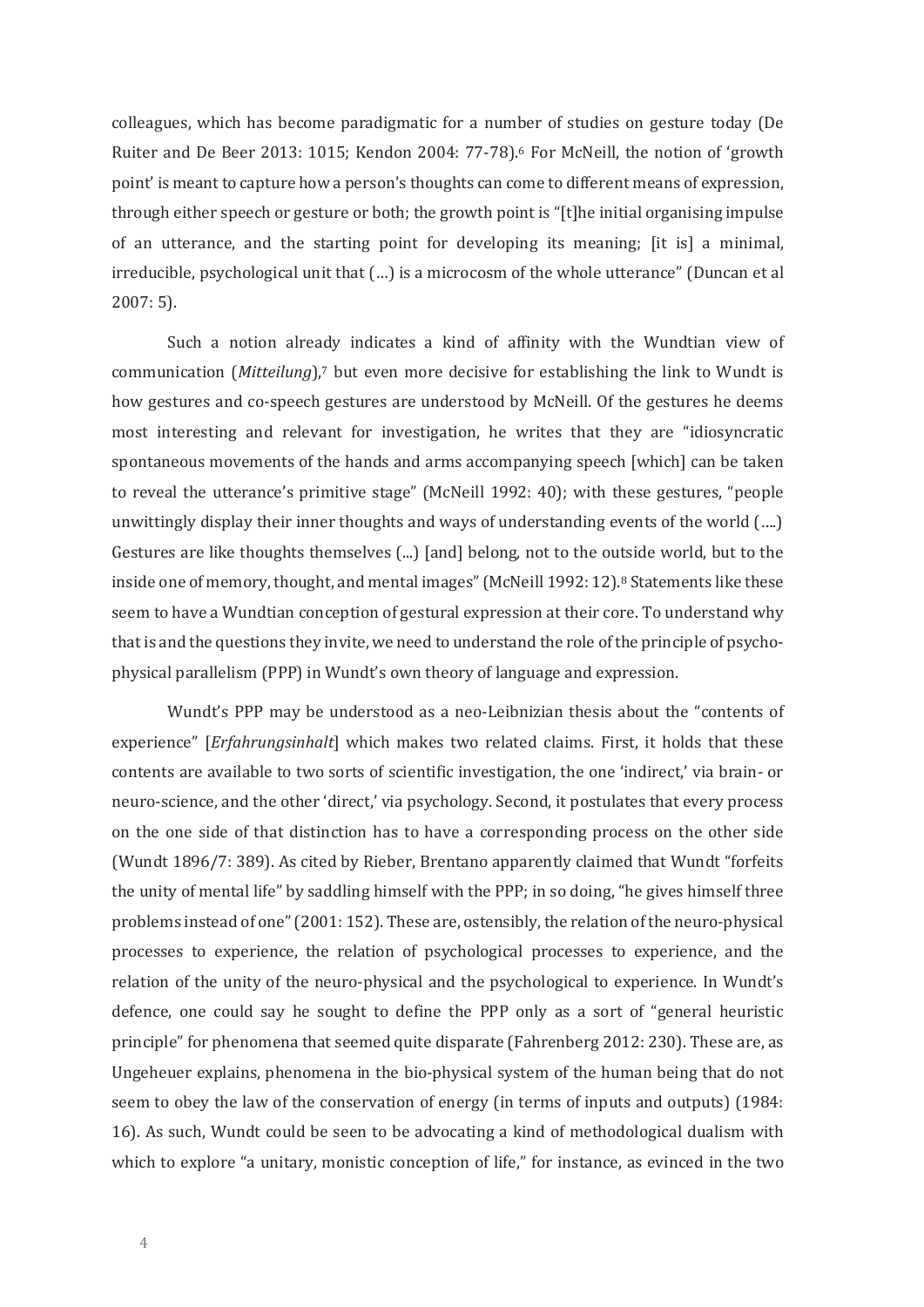very different approaches to gestural expression taken in the first two chapters of the *Sprache* volume of his *Völkerpsychologie.*

The interesting problems arise from the way that Wundt comes to rely on the PPP when he turns his attention to human social phenomena and especially what he calls the 'drive to communicate'. As commentators like Bühler (1933) and Nerlich and Clarke (1998) have pointed out, this parallelism - initially serving as a methodological safeguard against confusing two sets of facts or two frames of references - morphs into something more, namely a descriptive framework by which Wundt analyses human communication in general and gestural expression in particular. As Bühler stresses in his critique of Wundt in the former's *Ausdruckstheorie*, the PPP goes from being a more cautious claim about the intimate relationship between the neuro-physical and the experiential domains to a much more ambitious or "generous" (Bühler's term) thesis. Namely, the PPP for Wundt also comes to imply a expressive thesis concerning an 'mirroring' between the inner psychic state and the 'outer' gestural expression (Bühler 1933: 133) and a pro-social thesis about the mirroring between the psychic states of the persons involved communicative interactions.

To understand the thrust of Bühler's critique of such an ambitious thesis and its relevance today, it will be useful to clarify how Wundt understands gestural expression according to the PPP. On the whole for Wundt, the expressible contents of the psychic life of human beings are constituted by affects, as counterparts to the physical excitations of the body.<sup>9</sup> These affects, which are themselves complexes of sensations that alone would not be expressed (Wundt 1904: 45, 47), give rise to a binary drive that underpins the basic forms of human expressive activities. On the one hand, the drive pushes for comprehension (*Verständigung*) of the affect, namely by associating itwith a representation [*Vorstellung*]that can then be linked to other representations and their respective affects. On the other, the drive pushes for communication (*Mitteilung*) of the affect via bodily movements. In this respect, Wundt can then claim "the gesture is the direct expression of the concept which at the moment governs the affect" (Wundt 1977: 147).<sup>10</sup>

There can be no doubt that Wundt sees such an analysis of gestural expression as wholly consistent with the PPP (Wundt 1904: 90). However, processes running in parallel with each does not necessarily mean that that they mirror each other, yet this is just the direction in which Wundt takes his interpretation of the PPP. This can be seen in how the PPP underwrites Wundt's view of the relation between speaking (a physiological activity) and understanding (a mental activity). He regards speaking and understanding as mirror image processes, a view that allowed him to dispense with any particular psychological theory of how understanding, especially understanding of speech in a social context, is possible (Knobloch 1992: 415). Moreover, further evidence of the link between the PPP and a notion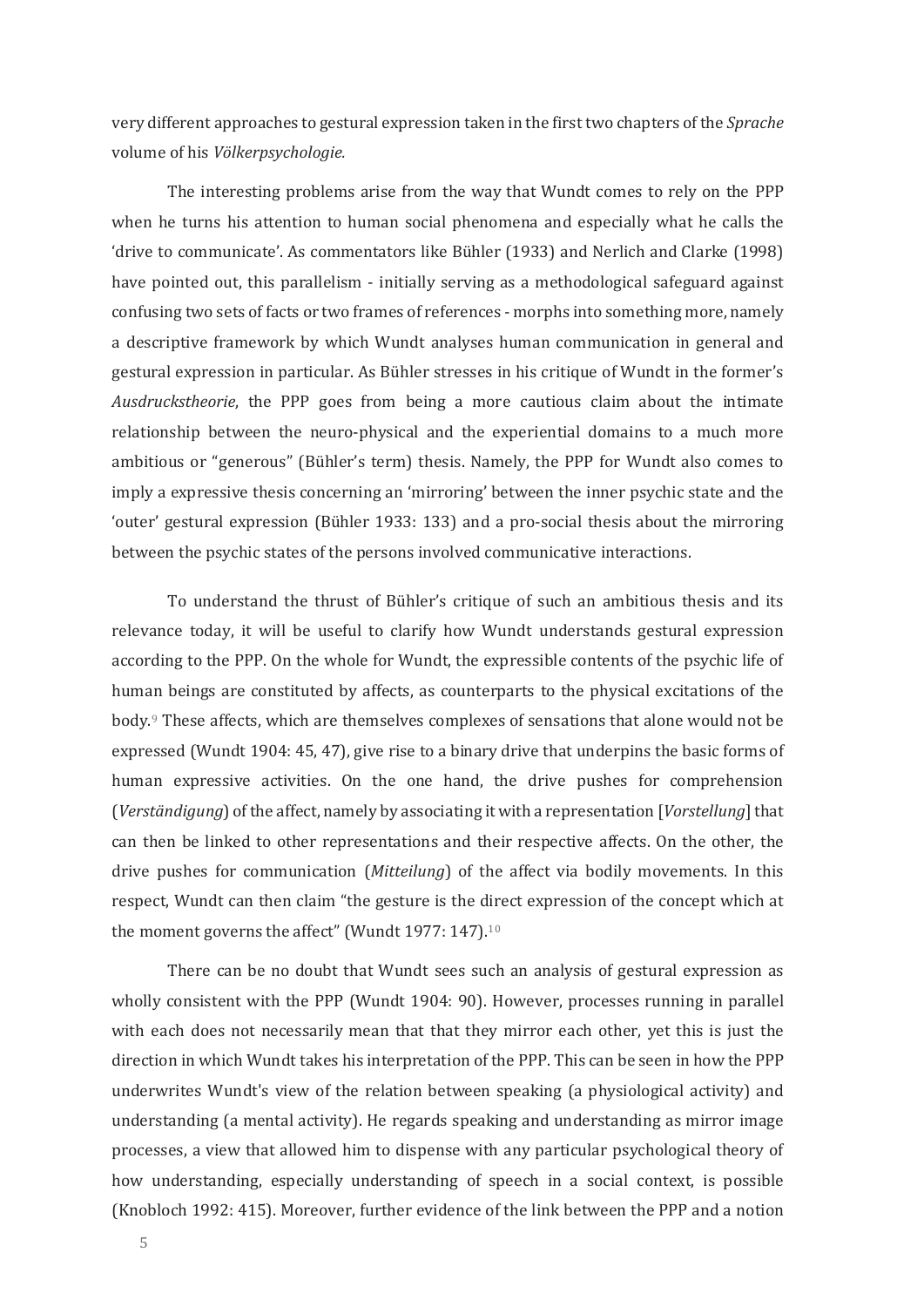of mirroring can be found in the manner in which Wundt delineates only certain gestures to be relevant to his study of the psychology of human communication. In a manner that shows a striking relationship to McNeill's perspective mentioned earlier, Wundt claims that those gestures that come from "arbitrary agreement," i.e. via conventions, are of little importance for the psychologist of language (Wundt 1977: 70). Much more relevant are those gestures that constitute an expressive "means derived from the direct drive to communicate [which are] on the whole unpremeditated" and thus that demonstrate a "greater primitiveness"(ibid. 75). This nomination by Wundt of only certain gestures to be investigated leaves questions about the use of arbitrary or conventional gestures something of a mystery to him; they may stem from an affect or they may not, but Wundt's psychologist of language will never be able to get to the heart of the matter one way or another. The primitive, psychologically interesting gestural expressions, on the other hand, manifest a direct inner connection to the affect that generates the drive to communicate, and indeed do so in a regular or constant fashion - what he calls in a passage that Bühler emphasises, "inseparable characteristic expressive movements." (Wundt 1904: 100).

With such an assertion, Wundt is perhaps not too far off from Ekman and Friesen's thesis that human emotions have certain universally shared facial expressions across all peoples of the world (1975). This idea would demonstrate one meaning of the notion of mirroring to which Bühler's critique alludes; a faithful and constant mirroring between affects in the body and the movements to which they give rise, where affect and movement reflect each other to such an extent that the occurrence of the one even seems to motivate the occurrence of the other.<sup>11</sup> However, there is still another sense of mirroring that comes into play in Wundt's account, which can be seen as a further implication of the previous one; there is also mirroring between individuals, where expressive movements in a communicator can give rise to (co-) expressive movements in the addressee - what he calls *Mitbewegungen* which in turn link back in the addressee's mind to affects and respective concepts. As he writes, "(…) the [gestural] expression provides a firm basis for the mirroring (*Widerspiegelung*] of the affective movement [*Gemütsbewegung*] in the addressee" and "excites further concepts associated with the gesture, develops the gesture, or perhaps even elicits its own opposite"(1977: 147). One might find something chilling about the social world hereby sketched by Wundt – one to some extent also present in McNeill (2012: 65, 154-56) where all human beings are linked in some great chain of mirror neurons. More seriously, such a deployment and transposition of the PPP into a principle of pro-social mirroring between individuals seems to expose a serious flaw in Wundt's analysis, for which Bühler will take him to task; Wundt seems to miss entirely the interactive, person-to-person interdependent character of gestural expression.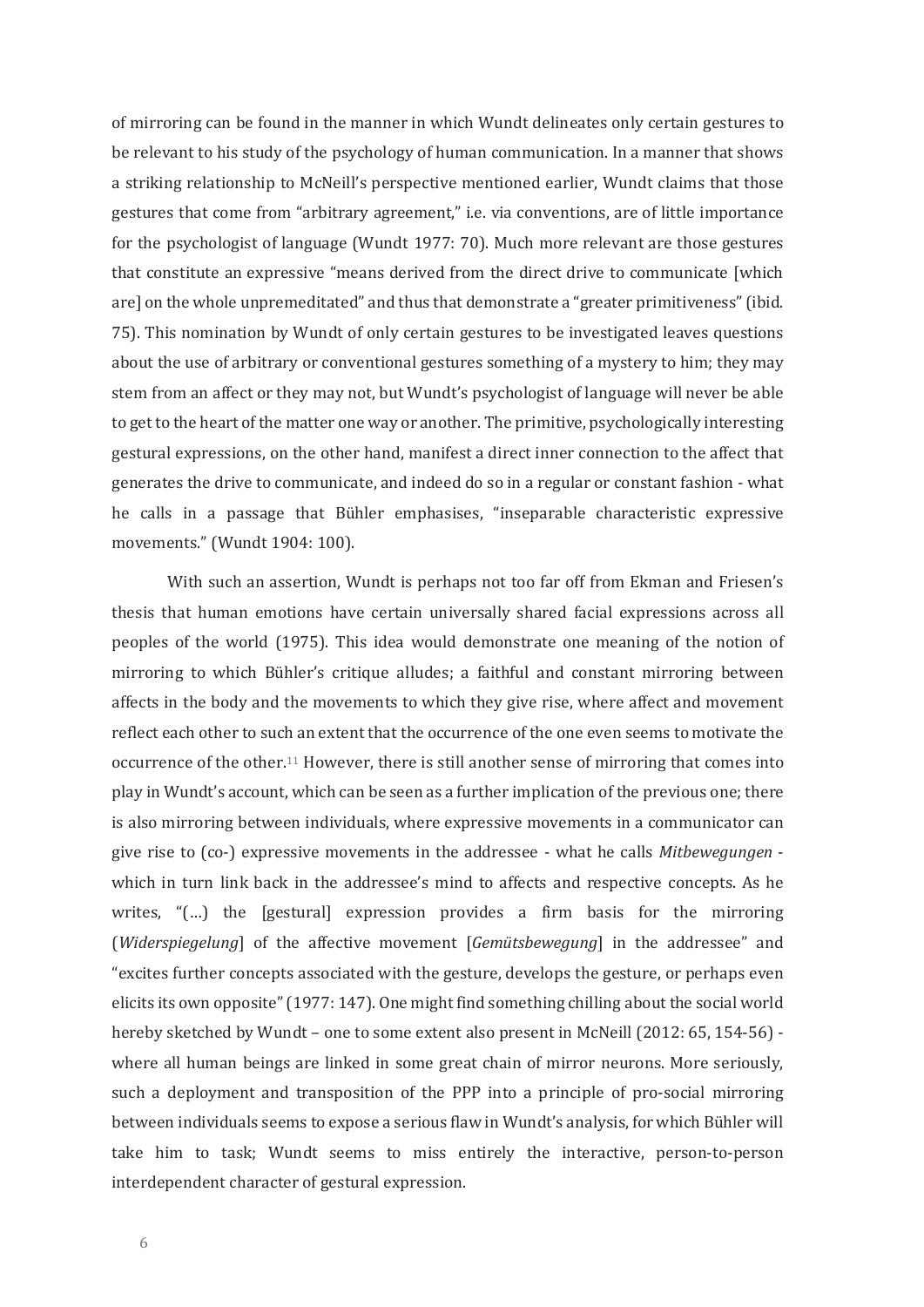This can be seen in how Wundt approaches our earlier question about the rules or conditions according to which gestures are performed (with or without speech). In analysing the performance of a series of gestures that form a certain sentence (i.e. comparing how gestures flow and are linked together with respectto how words in speech flow and are linked together), Wundt considers the following question: why might the order of the subject and predicate be reversed, as seems more often to be the case in gestural communication?<sup>12</sup> Wundt's answer is both striking and entirely consonant with his approach. He argues that there are two reasons for such a reversal. On the one hand, gestures have a certain "slowness" of performance with respect to speech, which is due to the time it takes for the hands to make sequential movements. On the other, certain affects have a higher degree of excitation and thus a higher pressure to be expressed (Wundt 1977: 123). To accommodate these two factors, the communicating individual finds it necessary to reverse subject and predicate in cases of "animated, excited speech." (ibid. 124). To use a metaphor, it is as if the gesturing communicator were like an overworked postal worker having to deliver parcels in function of their urgency or encumbrance for the sender, instead of according to address, order of intake, etc.

The implication in such a view of communication is that it is the human capacities for processing of mental content plus the physical limitations of the human body that chiefly constrain or condition gesture performance. There can be no question for Wundt of the gestural expression being necessarily or structurally determined, for instance, in function of the conditions under which another person would understand such expression or with respect to an aim to evaluate the response by that other person to one's own gesture. This means that, on Wundt's view, if we aim to understand under what conditions gestural expression can be performed, then we ought first and foremost to focus our scientific attention on the conditions under which an affect can be manifested - for instance, whether the affect is strong ("excited") or weak, confusing or clear, new or old, etc.

For the theorist of language of a pragmatic or Martyian persuasion, for whom manifestation (*Kundgabe*) and intimation (*Kundnahme*) form two interrelated, indispensable, yet distinct functions of human communication (Cesalli 2009: 47, 51), such an emphasis on the conditions of manifestation of the affect will seem like a rather problematic view for understanding the conditions under which gestural and verbal expression are related. This view nonetheless seems influential in some current work on gesture. In particular, it surfaces McNeill's ontogenetic view, as a further development of his GP theory, that the origin of language lies in the happy circumstance that our brains are organised in a certain way (2012: 154). It moreover seems to underlie the motivation to rely upon aphasia studies in order to formulate and evaluate models of gestural expression. In a study by De Ruiter and De Beer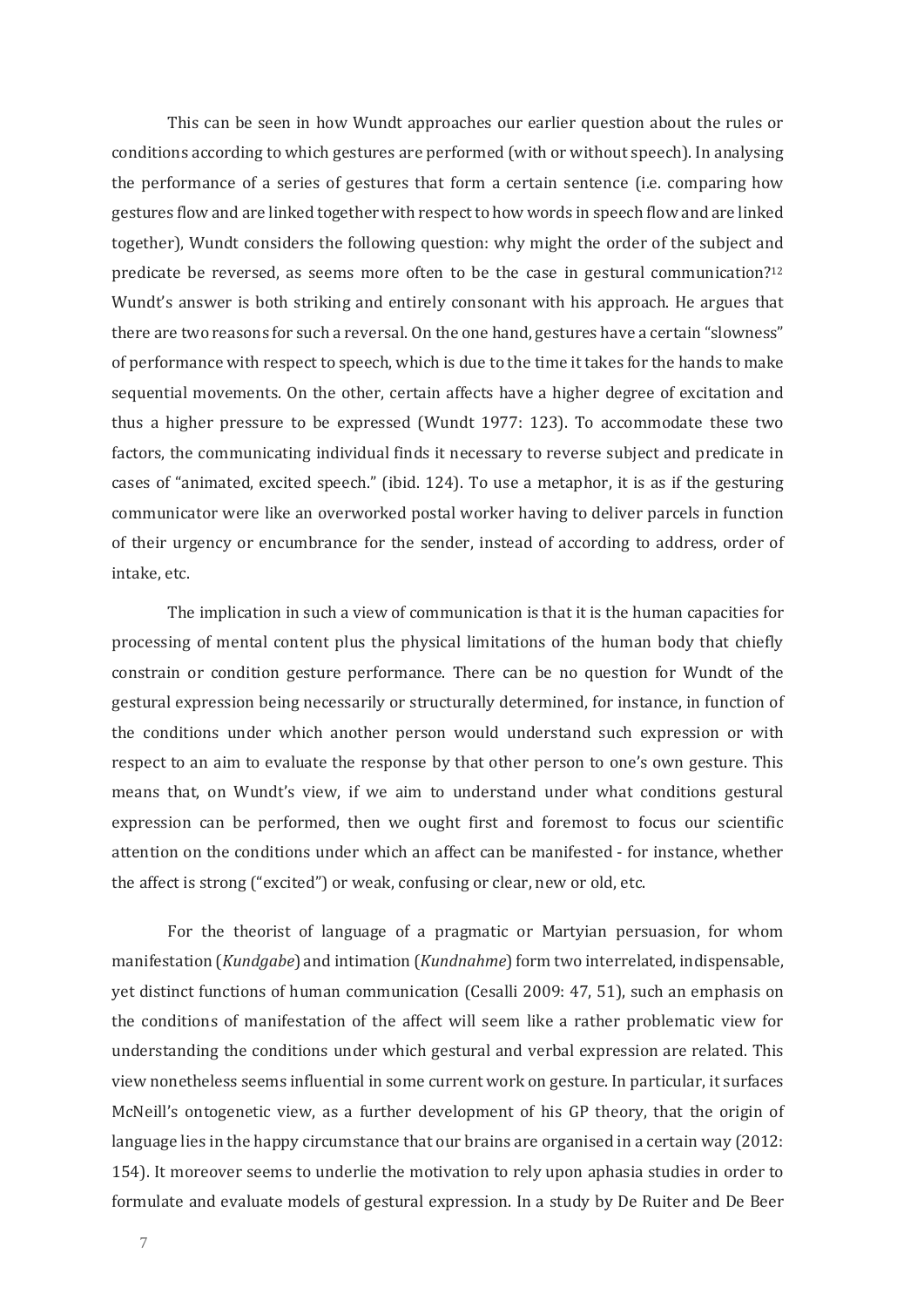(2013), extensive consideration is given to how current competing theories may generate and accommodate the "modules" or psychic capacities that seems to be affected in non-fluent aphasia; their corresponding aim is to formulate a general theory of the psychic capacities that condition or constrain gestural and linguistic expression for aphasic and non-aphasic speakers alike. While such work has its place, the question remains whether these lines of inquiry are the only or mostimportant ones when it comes to the conditions upon multimodal expression. Put in terms of Bühler's critique, such perspectives risk approaching gestural and verbal expression, and their multimodal relationship, from the theoretical perspective of a "*Diogenes im Fass,*" which is to say, from the perspective of an organism closed in on itself (Bühler 1977: 37, 47); that is, from the perspective of an organism for whom the conditions and constraints upon the verbal or gestural expression of an affect are tantamount to the constraints upon the manifestation of that affect within the organism.

#### BÜHLER: DIACRISIS, STEERING, STRUCTURE

To explore the potential for Bühler's contribution to understanding the conditions under which gestural and verbal expression are integrated and related, let us consider once more the above example of two persons communicating at a dig site. We can think of the gestures and the verbal speech of a communicating person as two expressly shared streams of information, addressed to another person, and as being about the same state of affairs, with a common communicative purpose driving both streams. When conceived in this way, the two streams show different kinds of relationships with each other; some seem merely possible ways of being related, while others seem necessary.

On the side of the possible, the one stream may but need not hold a supplementary or repetitive relationship with respect to the other. The supplementary relationship means each stream can offer information not contained in the other, for instance, by way of completion or amplification, as in the above example where a gesture might provide a referent for the verbal utterance of a relative pronoun. A repetitive relationship means each stream can reiterate information given in the other, so as to enable the one to accent the other, or to enable a referring back in the one stream to information given in the other (anaphora); in the example above, the one archaeologist may trace a line with their gesture and a moment later also verbally describes the path of a line in the dirt.

On the other hand, considered from the perspective of their mutual integration in acts of communication, there are other relationships between the two streams of gestures and verbal expression that seem required. One such would be their mutual non-interference with each other; each stream has to be able to offer information without hindering the information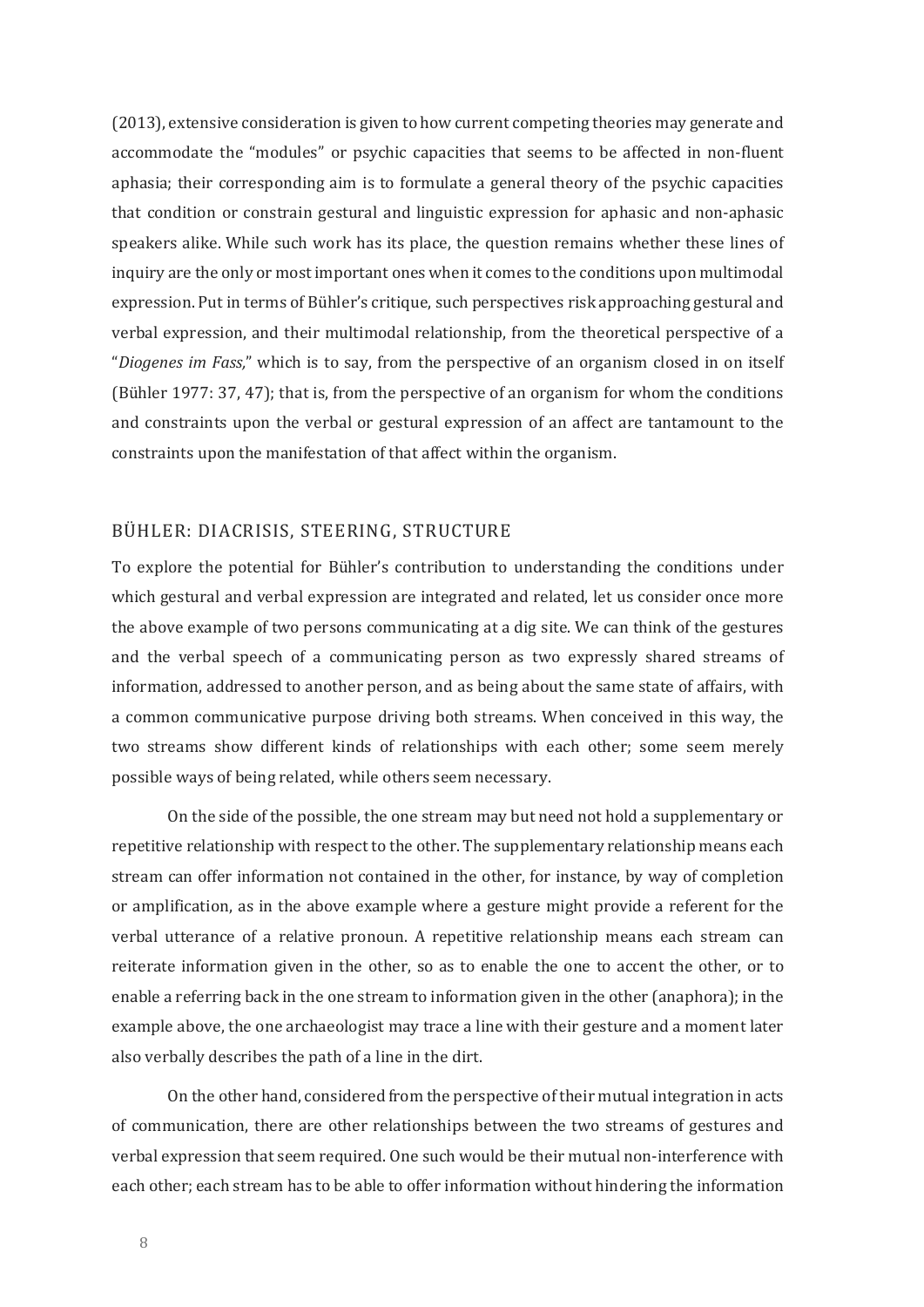given in the other stream. This might be thought of a no-noise principle of multimodal communication; uptake of the one, e.g. gestural, stream ought not prevent uptake of the other, verbal expression, nor vice versa. Another such candidate, related to the latter, would be the relationship of coordination or fit between the two streams. Such coordination is necessary if interaction and integration between the two streams is to be achieved; even when the one stream might undermine or contradict the other (e.g. in irony, sarcasm, or deception), still the two streams must be 'in sync' with each other. Such coordination, though required, can nonetheless take different forms. It might be syntactic, as in the one person's gesture constituting the 'noun' of the verbally expressed prepositional phrase, or it may be temporal, as in the emphasis of the so-called 'beated' or anticipatory gesture which must fitthe temporal frame of the verbal expression to which it would be matched.

These are just a few ways that gestures and speech may interact and be integrated, according to either their possible or necessary relationships. Yet how might one best elaborate further, refine, or correct such a characterisation of the integration of these two streams in communication? On our understanding, there are at least two Bühlerian concerns to be explored regarding this framing of the relationships between gesture and speech. A first concern would point to a crucial facet thus far missing from the depiction of the two streams. Namely, to which kind of meaningful form or structure of communication are these two streams to be understood as contributing? That is, Bühler would insist that there can never be two such streams in a communicative vacuum; he would thus call for consideration of the communicative structures [*Sprachgebilde*] and communicative products [*Sprechwerke*] in which these two streams and their interaction would always have to fit (Bühler 2011: 57-58).

A second concern has to do with the communicative functions fulfilled by the streams above (Bühler 2011: 35). It is easy to grasp that the one or other stream of information can be involved in representing something the communicator is thinking about (*Darstellung*), or in manifesting something the communicator is feeling (*Ausdruck*), or in drawing the listener's attention to something in the environment (*Appell*), or indeed in some combination of these. However, when these streams of information would be directed at a receiver in an act of communication, by what means would the receiver be guided to the relevance of the one stream for the other, as well as their mutual relevance for the 'whole' meaning of the communicator's streams? This is a question not only when the streams would diverge in their functions, but just as much when those functions would align; it seems necessary that the receiver grasp their importance for each other in order to make sense of the streams, just as it seems necessary for the communicator to intend for their relationship to be taken in a certain way. For instance, by what means should a receiver distinguish what is merely extrinsic or 'supplementary' about the one stream for the other stream, from what might be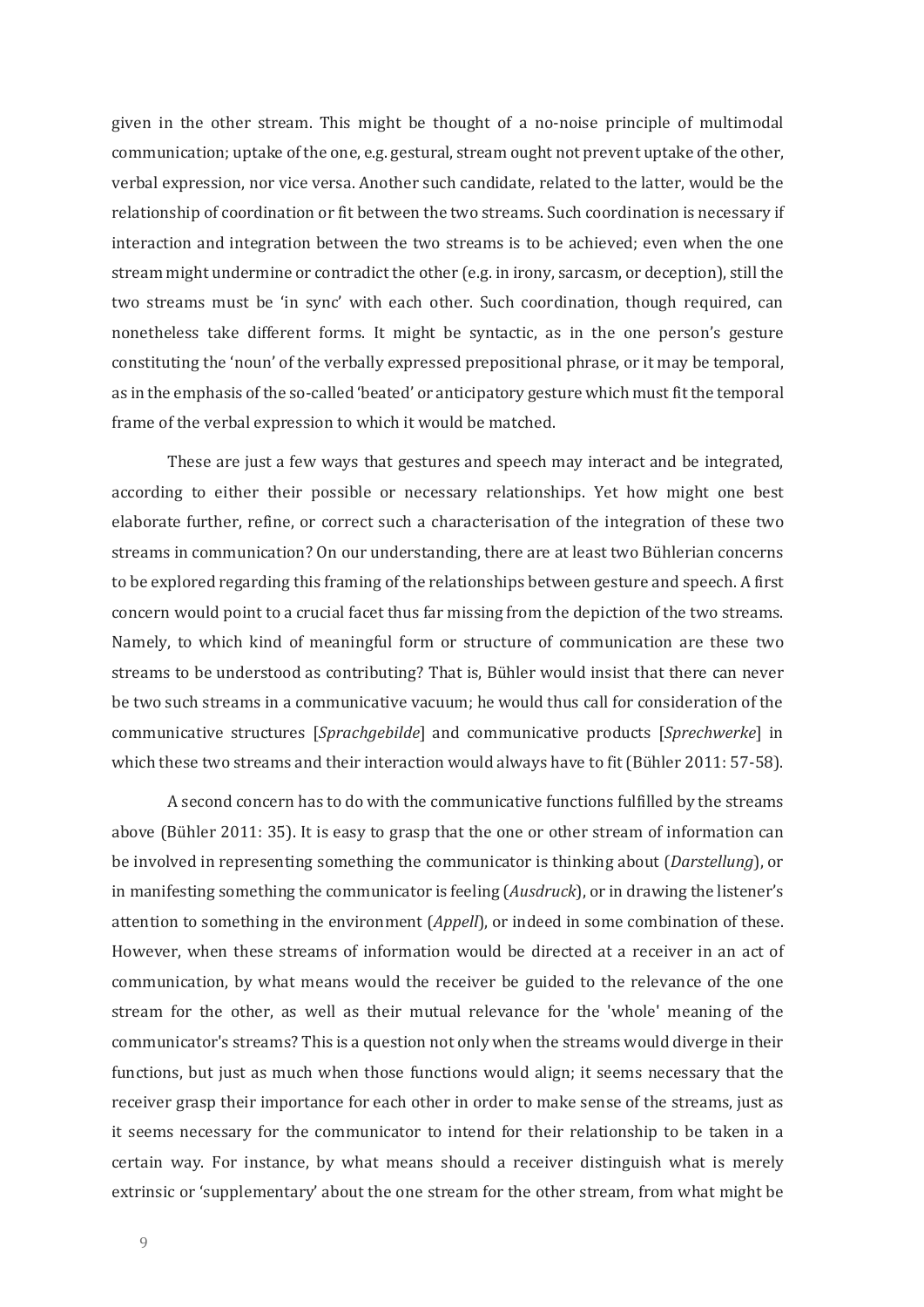essential to their relationship? What is needed here, Bühler would suggest, is a principle of steering by which the relationship between the streams and their functions could be understood; in other words, what is needed in order to understand the relationship of gestures and verbal speech is a concept of diacrisis.

For the moment, let us focus on the second of these two concerns. Diacrisis (or sometimes diacritics) is a concept that Bühler draws from his investigations of phonology and the processes of perception thereby involved (2011: 42).<sup>13</sup> On the one hand, it refers to a process of abstraction, whereby a person, an ear, or a finger can learn to distinguish the relevant from the irrelevant (ibid., 53), thus turning some of the information provided into a kind of background, context, or noise, and the remainder into the content of a perceptual apprehension. On the other hand, diacrisis for Bühler would equally indicate the result of such a process of abstraction regarding some quantity or quantities of information - aural, tactile, or symbolic; namely, this resultis an (re-)orientation or a guiding of an individual in any given situation where a "decision between several possibilities has to be made" (ibid., 176). Per Bühler's examples, this diacrisis means that via perceptual content one can be guided to a recognition that, e.g. there is a one-euro and not a two-euro coin in one's pocket.

In respect of a Bühlerian conception of multimodal expression via gesture and speech, two further aspects of the notion of diacrisis are of interest. First, although such diacrisis may be arrived at by an individual under their own power, it may also be instigated or initiated in communicative interaction. When a person returns home, for instance, and says 'I'm home' or 'It's me,' the person upstairs hearing that utterance "is supposed to perform a personal diacrisis, more or less as if a personal name had been spoken"(Bühler 2011: 109); the speaker wants the listener to attend in the utterance only to those 'distinguishing marks' of the speaker's sound of voice that allow the listener to identify just who is speaker. This kind of utterance is a kind of vocal pointing or steering of the listener to an aural identification; it should enable the listener to decide just who is speaking.<sup>14</sup> At the same time, Bühler holds that diacrisis can occur not just in speech, but also in gestures, or in both at once. Either gesture or utterance can count as "islands of language emerg[ing] from within the sea of silent but unequivocal communication" (2011: 176) as we guide and are guided by others and as we coordinate our activities with others.<sup>15</sup>

Second, if diacrisis concerns a kind of steering towards a decision between certain possibilities of meaning, an important caveat here is that these are not mere empty possibilities but rather are ones constrained by two related but still distinct factors. First, the possibilities navigated by the diacrisis are already 'steered by the matter at issue' (*Sachsteuerung*) (Bühler 2011: 75-76), where such a matter may be understood as a content or state of affairs in respect of which certain understandings, responses, or actions - that is,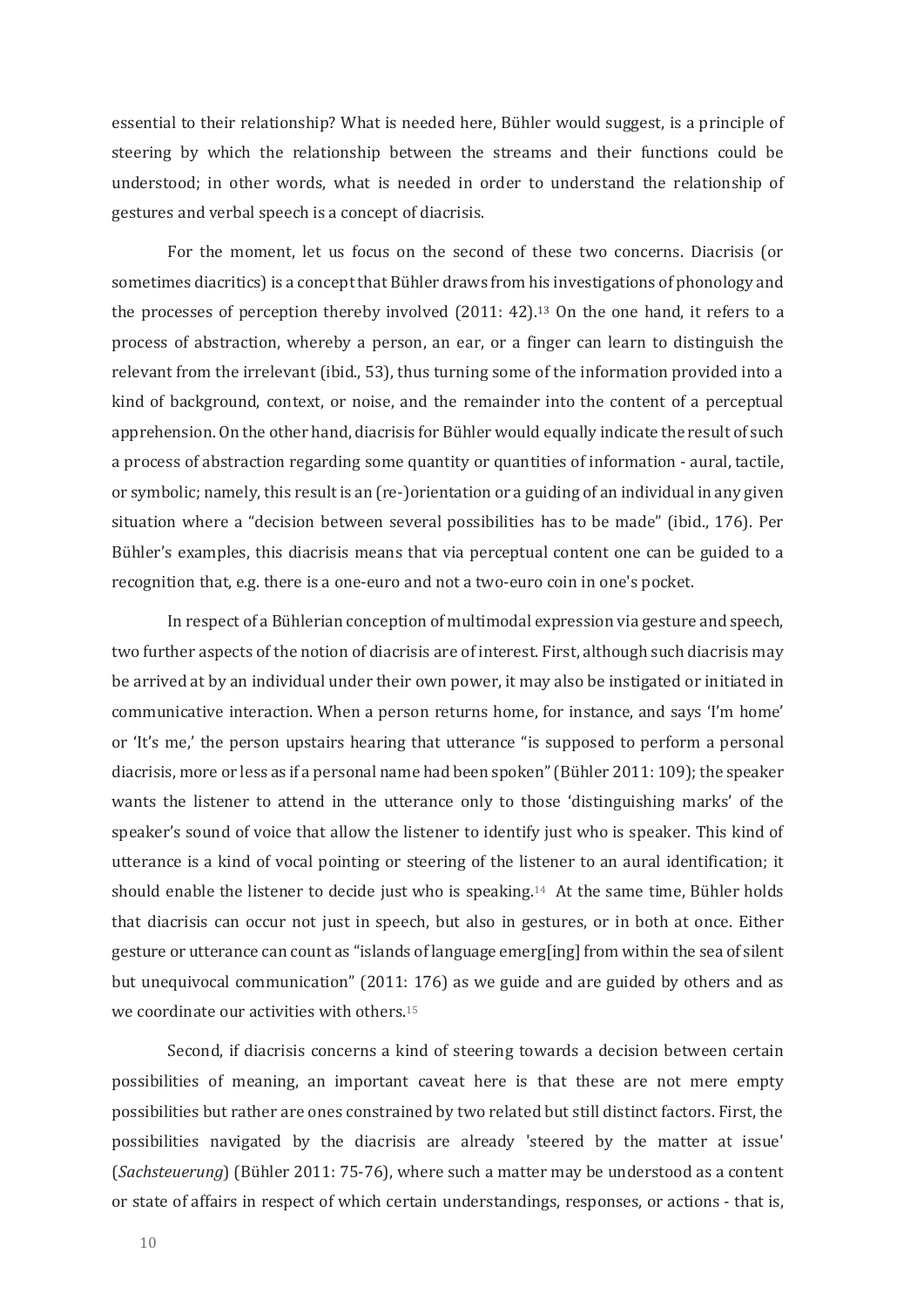certain acts and courses of actions - are most likely. This aspect of the diacrisis reflects Bühler's structural leanings, according to which he would investigate the subjectindependent and law-like conditions under which humans communicate and act. Second, Bühler stresses that either the material world or other factors, like the dispositions of other persons, may restrict possibilities in light of which the diacrisis is effected. He thus refers to the "material clues" and "material guidance" (*Stoffliche Steuerung*) of the likely choices that one might make in a café, in getting on a bus, in hearing a voice in one's home, and the like (ibid. 77, 194 ff.). Yet here one ought also to recall that for Bühler diacrisis takes place at many different levels of the communication process (ibid*.* 52); there is already diacrisis in the sound and the phoneme, between one gesture or word and another, between a representational function and an appelative function of a gesture or word, and so on.

Combining these thoughts, we arrive at the idea that every diacrisis, as a presentation and a choice of a meaningful possibility, occurs in a respect of a diacrisis at another level of complexity, higher or lower, in the communicative process. What this Bühlerian view thereby implies is that gestures and speech are answerable not only to their environments and the trajectories (*Vorbahnungen*) of the matter at issue jointly attended to by speaker and receiver (Knobloch 1988: 419). In addition, they may be crucially answerable to each other, in their relationship to the matter at hand and in providing a context for the performance of each. Thus, gestures may be instrumental in operating alongside speech in both aiding the distinction of one sound from another, one word from another, one concept from another, one kind of utterance from another, one kind of speaker's intent from another. And the same would obtain for speech in relation to gestures as well.

How might this notion of the diacrisis allow one to expand or revise the above characterisation of multimodal expression via speech and gesture according to their possible and necessary relationships? One contribution concerns the question whether the relationships of non-interference and coordination between gesture and speech, constitute a complete picture of the necessary conditions of their integration and interaction. One hesitation about that picture could run as follows; even if it seems correct to insist the stream of gestures ought not disrupt the comprehension of the other stream, this condition could also be met by someone merely ignoring the one or other stream; our description would then miss the very phenomenon it means to target, namely the interaction of gesture and speech. Hence, in insisting upon a necessary relationship of non-interference, the implication cannot be that one stream can simply replace the other - at least, not if one takes these co-speech gestures not to be sheerly 'self-directed' or cognitive-facultative bodily movements with no meaning for the other person and no intention to be a matter of uptake.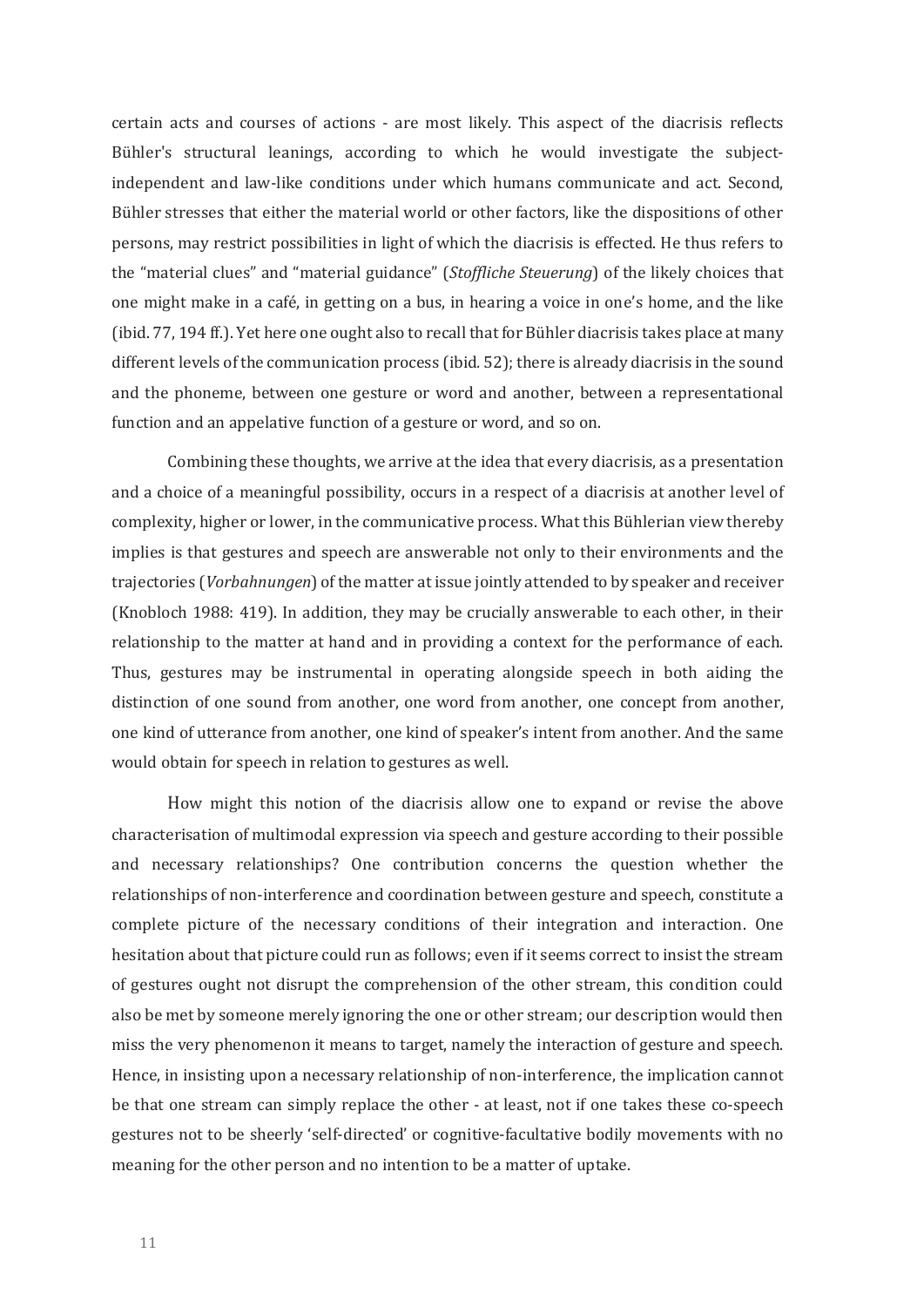As an improvement upon that picture, one may suggest that to the non-interference relationship has to be appended a non-negligible or diacritical relationship. According to this latter requirement, each stream has to occupy some position of relevance or importance with respectto the other stream with which it would be integrated (greater, lesser, equal). It would then be in view of this mutual relationship of relevance that the receiver of the integrated streams, gesture and speech, would then attend now primarily to the one or the other, or indeed both at once, in order to grasp the function of each stream, the nature of their roles with the communicative act, the course of action to which they may lead, and so on.

To put this differently, the diacritical relationship of the two streams would ensure that their receiver would be steered to the relevance of both streams for the matter at hand and the communicative situation. One might indeed wonder how that happens, yet on our view such a relationship would not entail that each stream must carry some 'metainformation' about its relevance to the other stream. In some cases, as in the above example of an elliptical statement completed by a trowel gesture, this diacritical requirement seems fulfilled quite straightforwardly, for instance via the coordination (in this case alternation) of gesture and speech. In others, especially where the two streams are co-occurring and not consecutive, it may be more challenging to understand how this requirement is met, and here we can refer to an interesting distinction already made by Wundt between *Hilfegebärden* and *Hauptgebärden*; the former being gestures aimed at helping the comprehension of gestures, or in our example, aimed at directing attention to the mutual importance of the one or other stream, in a manner similar to deictic references in speech. Moreover, if we expand our multimodal scope for a moment, one might consider whether such steering occurs strictly via gestures or speech or whether it may also even occur via a yet third stream of information, such as prosody, the exchange of eye gazes, or bodily stances.

In the foregoing, we have attempted to demonstrate both why it can still be important to understand Wundt and the criticisms of him, and why Bühler can offer an account of gestural and multimodal expression which is at once amenable to empirical input and structural in its aims. However, this has been but an indication of the 1potential of Bühler's insights. For further development thereof, one area would the question how the necessary and possible relationships of gesture and speech fall within Bühler's fourfold scheme of speech as "Act, Work, Action, and Structure" (2011: 57). We might thereby explore what other relationships between gesture and speech we have missed, and thus take Bühler's scheme as a guide for systematically exploring and interpreting the wide taxonomy of gesture actions and gesture texts recorded by anthropologists, linguists, and psychology in today's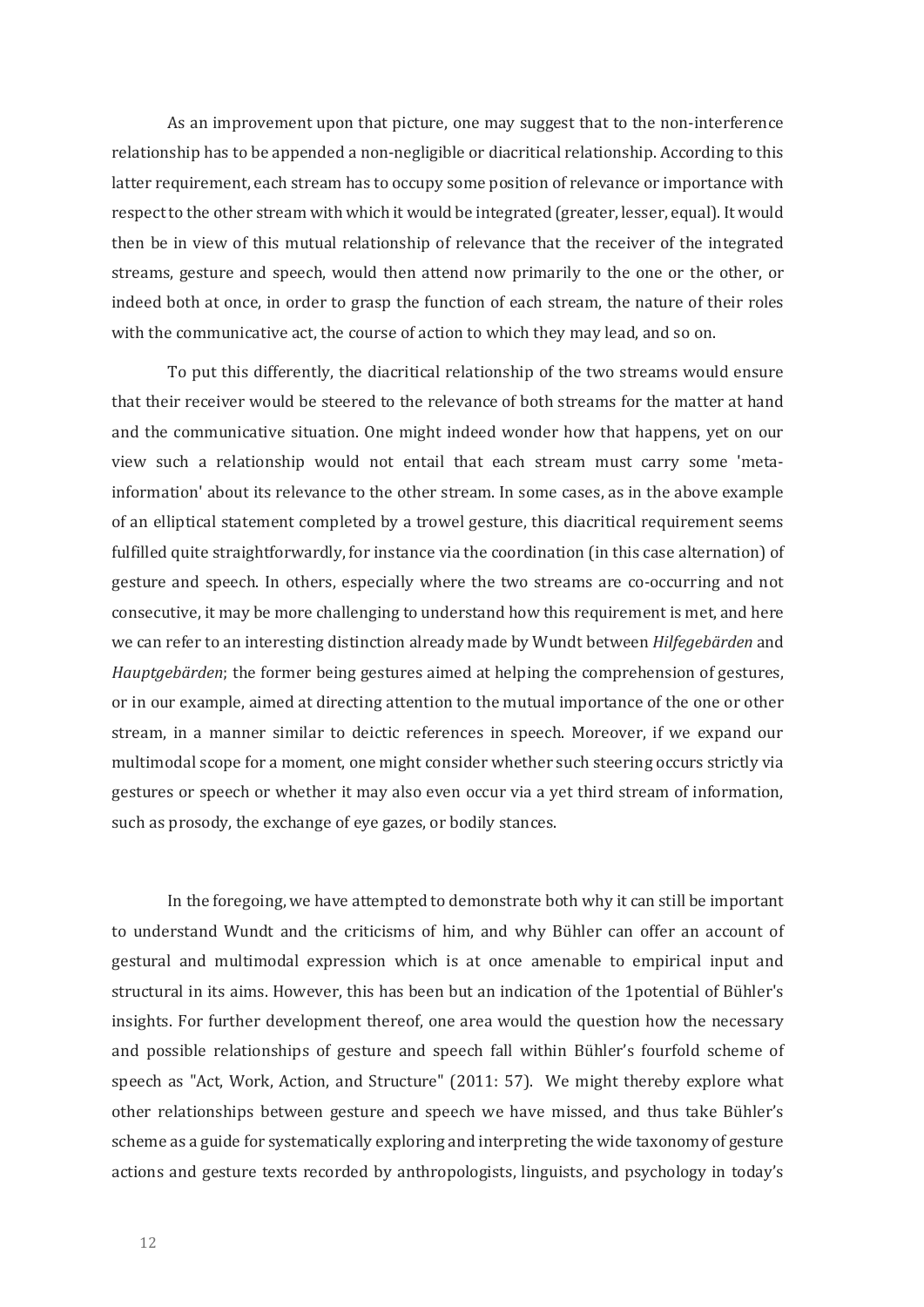and yesterday's human world. Where are they populous within Bühler's scheme? Where might each need to be filled out further, and why?

### WORKS CITED

Araujo, S. 2016. *Wundt and the Philosophical Foundations of Psychology.* Springer.

- Bühler, K. 1933. *Ausdruckstheorie*. Jena, Fischer.
- Bühler, K. 1977. The Psychophysics of Expression in Wilhelm Wundt. W. Wundt, *The Language of Gestures*. T. Sebeok, ed. The Hague, Mouton. 30-54.
- Bühler, K. 2011. *Theory of Language.* D. F. Goodwin, trans. Amsterdam, John Benjamins.
- Cesalli, L. 2009. Zweck vs. Leistung. Les Deux Fonctionnalismes de Marty et Bühler. *Verbum* XXXI, 2009, no 1-2. 45-64.
- Danziger, K. 1983. Origins and basic principles of Wundt's Völkerpsychologie. *British Journal of Social Psychology*, 22, 303-313.
- Duncan, S., J. Cassel, and E. Levy. 2007. The Dynamic Aspect of Language. S. Duncan, J. Cassel, and E. Levy, ed. *Gesture and the Dynamic Aspect of Language*. Amsterdam, John Benjamins Publishing. 3-13.
- De Ruiter, J. P. and C. De Beer. 2013. A critical evaluation of models of gesture and speech production for understanding gesture in aphasia. *Aphasiology*, Vol. 27, No. 9, 1015–1030.
- Fahrenberg, J. 2012. Wilhelm Wundts Wissenschaftstheorie. Ein Rekonstruktionsversuch. *Psychologische Rundschau*, 63 (4), 228-238.
- Ekman, P., and W. Friesen. 1975. *Unmasking the Face: A Guide to Recognizing Emotions from Facial Expressions.* Englewood Cliffs, NJ: Prentice-Hall.
- Fricke, E. 2013. Towards a unified grammar of gesture and speech: A multimodal approach. Müller, C., et al, ed. *Body – Language – Communication: An International Handbook on Multimodality in Human Communication*. *Vol. I.* Berlin, De Gruyter. 733-755.
- Friedrich, J. 2012. Le concept d'expression chez Karl Bühler. *Intellectica*, 2012/1, 57. 199-217.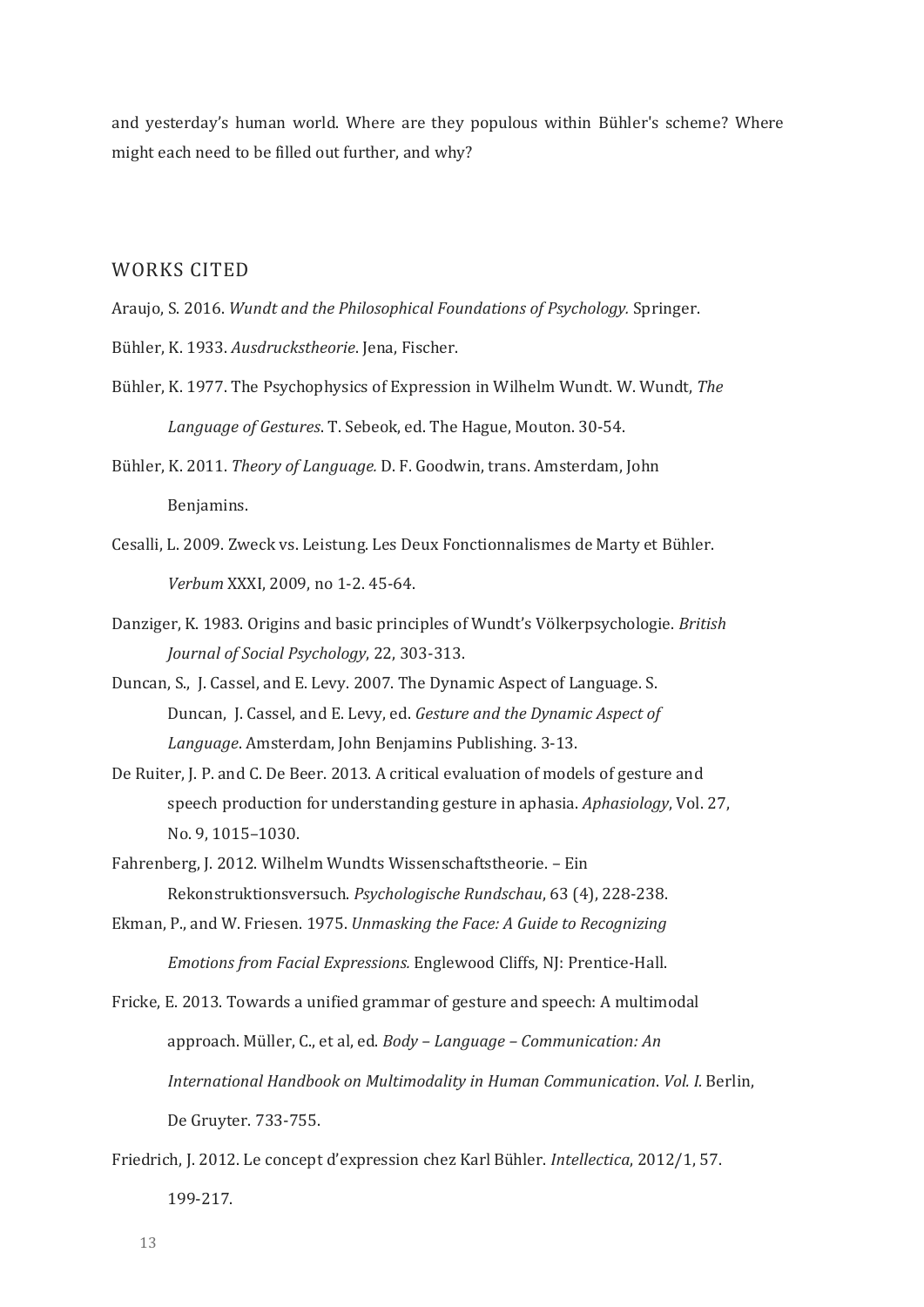- Kendon, A. 2004. *Gesture: Visible Action as Utterance*. Cambridge, Cambridge University Press.
- Kendon, A. 2007. On the Origins of Modern Gesture Studies. S. Duncan, J. Cassel, and E. Levy, ed. *Gesture and the Dynamic Aspect of Language*. Amsterdam, John Benjamins Publishing. 13-28.
- Knobloch, C. 1988. Die Bedeutung von Bühlers 'Axiomatik' für die Psycholinguistik. A. Eschbach, ed. *Karl Buhler's Theory of Language.* Amsterdam, John Benjamins. 415-433.
- McNeill, D. 1992. *Hand and Mind*. Chicago, University of Chicago Press.
- McNeill, D., and S. Duncan. 2000. Growth Points in Thinking-for-Speaking. D. McNeill, ed., *Language and Gesture*. Cambridge, Cambridge University Press, 141-161.
- McNeill, D. 2012. *How Language Began: Gesture and Speech in Human Evolution.* Cambridge, Cambridge University Press.
- Mulligan, K. 1988. On Structure. Bühler's linguistic and psychological examples. A. Eschbach, ed. *Karl Buhler's Theory of Language.* Amsterdam, John Benjamins. 203-226.

Mulligan, K. 2012. *Wittgenstein et la philosophie austro-allemande*. J. Vrin, Paris.

- Müller, C. 2013. Gestures as a medium of expression: The linguistic potential of gestures. Müller, C., et al, ed. *Body – Language – Communication: An International Handbook on Multimodality in Human Communication*. *Vol. I.* Berlin, De Gruyter. 202-217.
- Müller, C. 2014. Gesture as "deliberate expressive movement." Seyfeddinipur, M. and Gullberg, M., ed. *From Gesture in Conversation to Visible Action as Utterance*. Amsterdam, John Benjamins.
- Müller, C., J. Bresse, and S. Ladewig. 2013. Towards a grammar of gestures: A formbased view. Müller, C., et al, ed. *Body – Language – Communication: An International Handbook on Multimodality in Human Communication*. *Vol. I.* Berlin, De Gruyter. 707-733.
- Nerlich, B. and Clarke, D. 1998. The Linguistic Repudiation of Wundt. *History of Psychology*, Vol. I, No. 3. 179-204.
- Rieber, R. 2001. Wundt and the Americans. R. Rieber and D. Robinson, ed. 2001. *Wilhelm Wundt in History: The Making of a Scientific Psychology.* New York, Springer. 145-160.
- Streeck, J. 1993. Gesture as Communication I: Its Coordination with Gaze and Speech. *Communication Monographs*, vol. 60, December. 275-299.